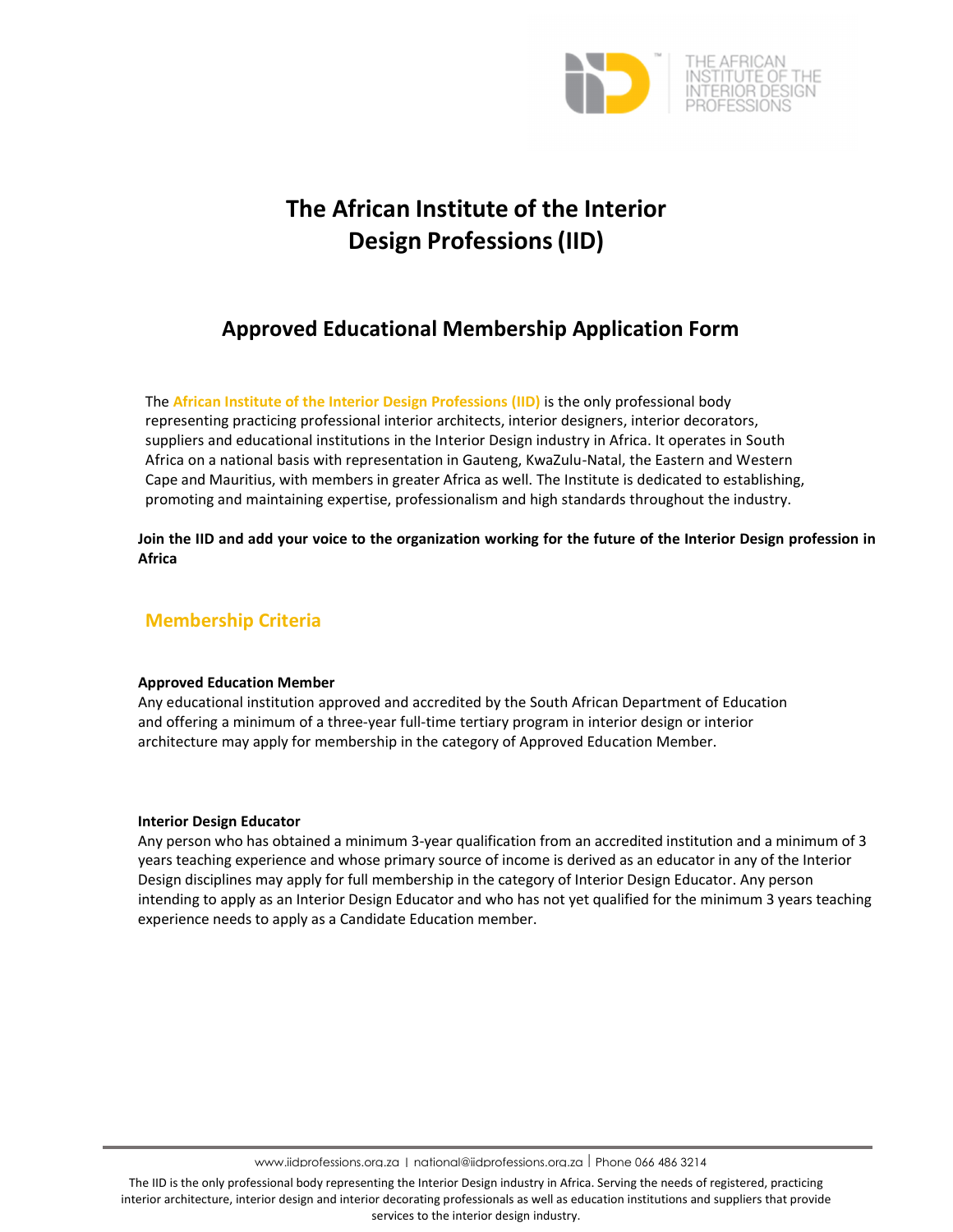

## **Membership Fees (2021‐2022)**

| Category                 | Annual<br><b>Subscription</b><br>(Incl. VAT) | <b>Admin Feel</b><br>(Incl. VAT) | <b>Total</b> | Debit order<br><b>Monthly</b> |
|--------------------------|----------------------------------------------|----------------------------------|--------------|-------------------------------|
| Interior Design Educator | R630.00                                      | R455.00                          | R1085.00     | R <sub>100</sub>              |

- Pricing **includes 15% VAT**
- The **non‐refundable Administration Fee.**
- The **Annual Subscription**
- Membership fees are invoiced on an annual basis in accordance with the commencement of membership

**The IID will send you a reference number once your application is approved. Please use it when making payment. Any paymentsreceived without reference will not be credited to your account.**

www.iidprofessions.org.za | national@iidprofessions.org.za <sup>|</sup> Phone 066 486 3214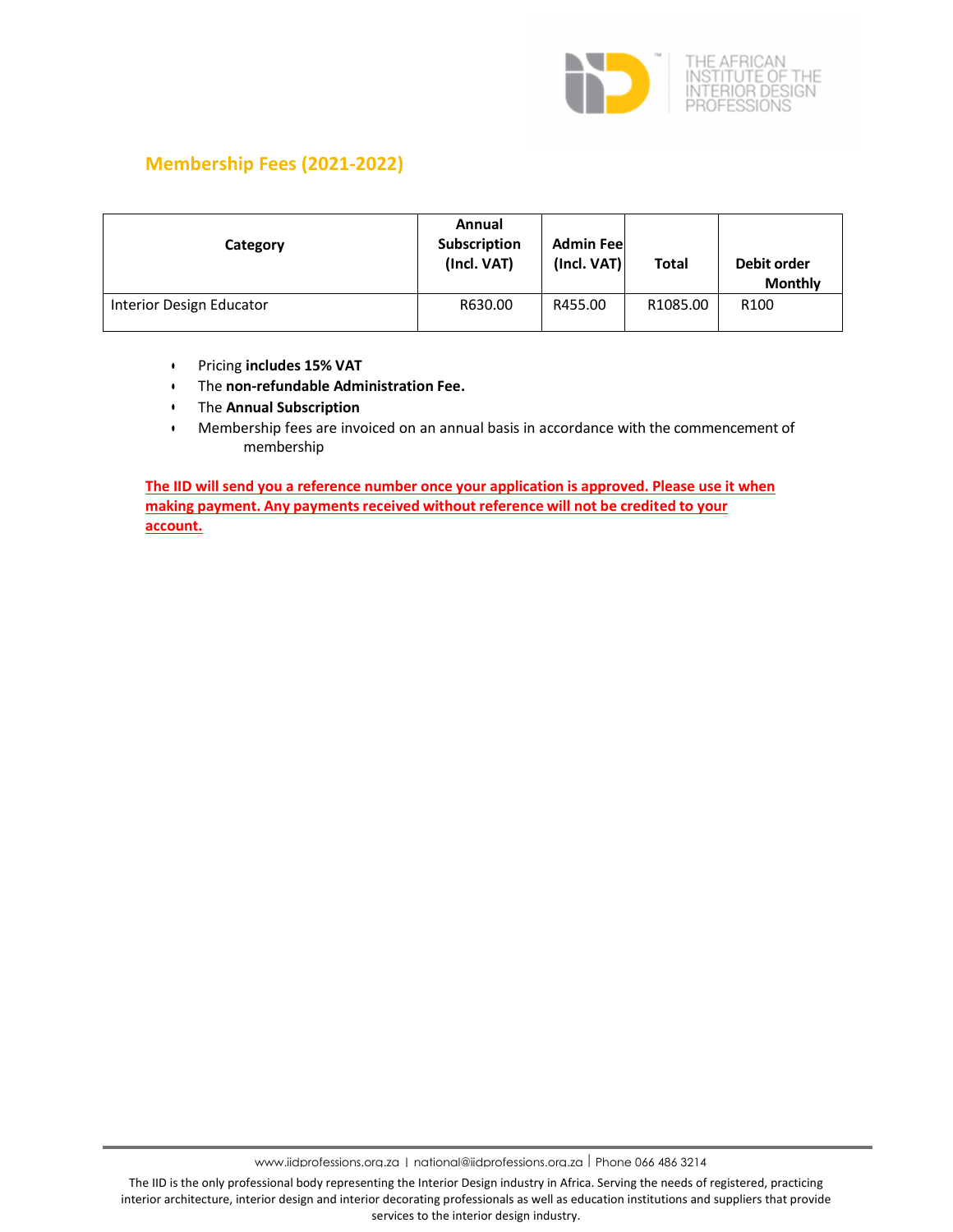

## **EDUCATION MEMBERSHIP APPLICATION FORM**

| <b>Section A</b>         |                                                                                                                                                                                                                                      |          |                                              |  |
|--------------------------|--------------------------------------------------------------------------------------------------------------------------------------------------------------------------------------------------------------------------------------|----------|----------------------------------------------|--|
| <b>Institution Name:</b> |                                                                                                                                                                                                                                      |          |                                              |  |
|                          | SAQA/CHE/ DOE Institution Registration Number:                                                                                                                                                                                       |          |                                              |  |
|                          | List of educators qualifications as well as position held at the Institution                                                                                                                                                         |          |                                              |  |
|                          | <u> 1989 - Johann Harry Harry Harry Harry Harry Harry Harry Harry Harry Harry Harry Harry Harry Harry Harry Harry</u>                                                                                                                |          |                                              |  |
| Address:                 |                                                                                                                                                                                                                                      |          |                                              |  |
|                          |                                                                                                                                                                                                                                      |          |                                              |  |
|                          |                                                                                                                                                                                                                                      |          |                                              |  |
| Postcode:                |                                                                                                                                                                                                                                      |          |                                              |  |
|                          | Reg No: <u>contract the contract of the contract of the contract of the contract of the contract of the contract of the contract of the contract of the contract of the contract of the contract of the contract of the contract</u> | VAT Reg: | <u> 1989 - Johann Barn, fransk politik (</u> |  |
|                          |                                                                                                                                                                                                                                      |          |                                              |  |
|                          |                                                                                                                                                                                                                                      |          |                                              |  |
|                          | Are you a member of any other professional bodies? If yes please specify                                                                                                                                                             |          |                                              |  |
|                          |                                                                                                                                                                                                                                      |          |                                              |  |

www.iidprofessions.org.za | national@iidprofessions.org.za | Phone 066 486 3214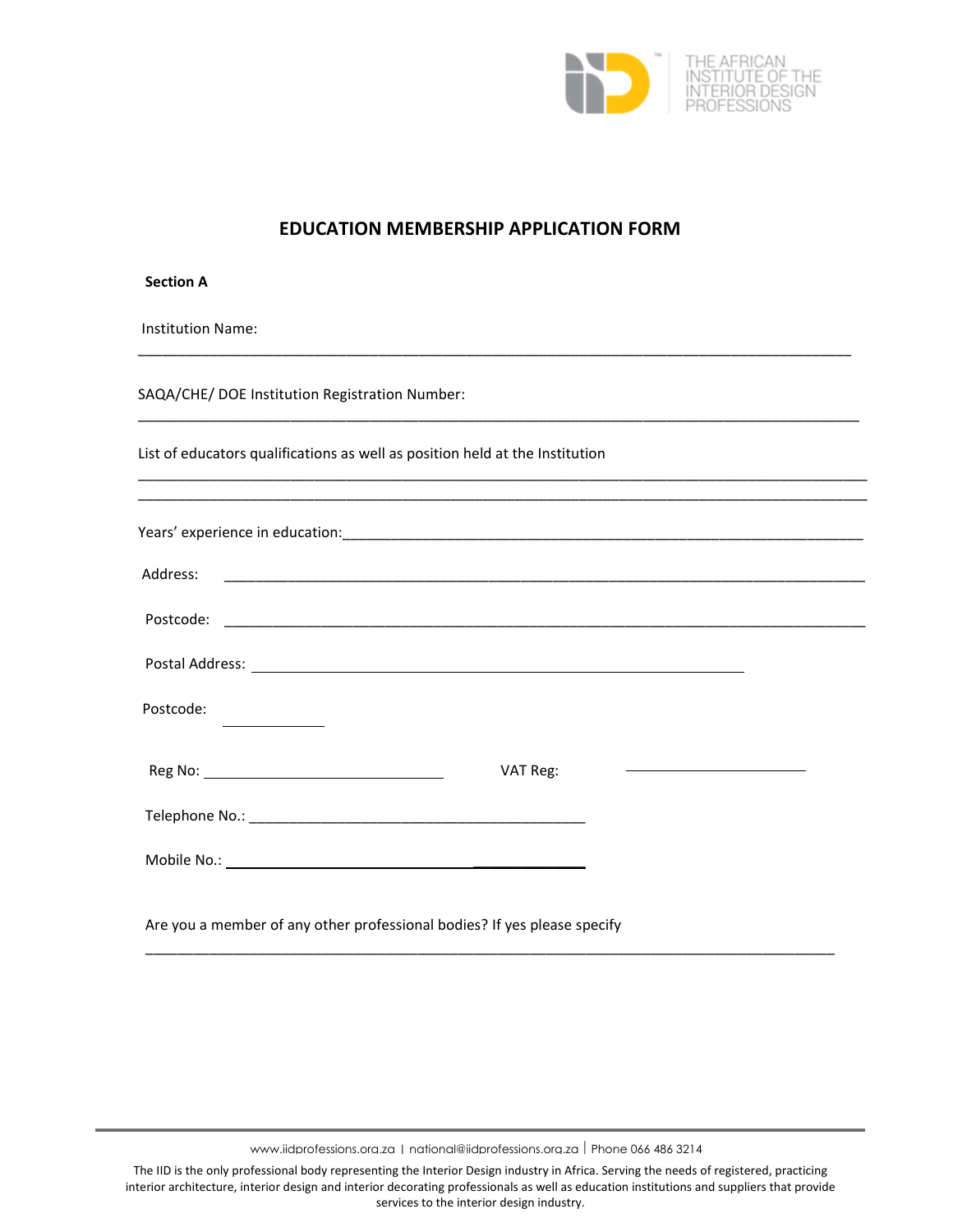

#### **Section B – Main Contact Person/ Design Educator Application Details**

|                                                  | Telephone No.: Note and the set of the set of the set of the set of the set of the set of the set of the set of the set of the set of the set of the set of the set of the set of the set of the set of the set of the set of                                              |                                                                                                                                                                                                                                                                                                                   |
|--------------------------------------------------|----------------------------------------------------------------------------------------------------------------------------------------------------------------------------------------------------------------------------------------------------------------------------|-------------------------------------------------------------------------------------------------------------------------------------------------------------------------------------------------------------------------------------------------------------------------------------------------------------------|
|                                                  |                                                                                                                                                                                                                                                                            |                                                                                                                                                                                                                                                                                                                   |
| Section D - Account Details                      |                                                                                                                                                                                                                                                                            |                                                                                                                                                                                                                                                                                                                   |
|                                                  |                                                                                                                                                                                                                                                                            | Accounts department details to be contacted for payment of membership if paid by institution                                                                                                                                                                                                                      |
|                                                  |                                                                                                                                                                                                                                                                            |                                                                                                                                                                                                                                                                                                                   |
|                                                  |                                                                                                                                                                                                                                                                            |                                                                                                                                                                                                                                                                                                                   |
| membership cycle year end.<br><b>DECLARATION</b> | received by the IID office from the member no later than three months prior to your IID                                                                                                                                                                                    | *Please note, Membership is automatically renewed every year unless written resignation is                                                                                                                                                                                                                        |
| Constitution and to uphold the Code of Conduct.  | and undertake that, if admitted to Membership, I agree to abide by the articles of the IID<br>aware that is against the law to provide false information. I am aware that by signing and<br>submitting this form, I have read and understood all that is contained herein. | I, the undersigned, being a bone fide interior architect / designer / decorator / representative of the<br>company, hereby apply for Membership of The African Institute of the Interior Design Professions<br>I declare that all the information contained herein is complete and accurate in every way and I am |
|                                                  |                                                                                                                                                                                                                                                                            |                                                                                                                                                                                                                                                                                                                   |
|                                                  |                                                                                                                                                                                                                                                                            |                                                                                                                                                                                                                                                                                                                   |
|                                                  |                                                                                                                                                                                                                                                                            |                                                                                                                                                                                                                                                                                                                   |
| Date                                             |                                                                                                                                                                                                                                                                            |                                                                                                                                                                                                                                                                                                                   |

www.iidprofessions.org.za | national@iidprofessions.org.za | Phone 066 486 3214